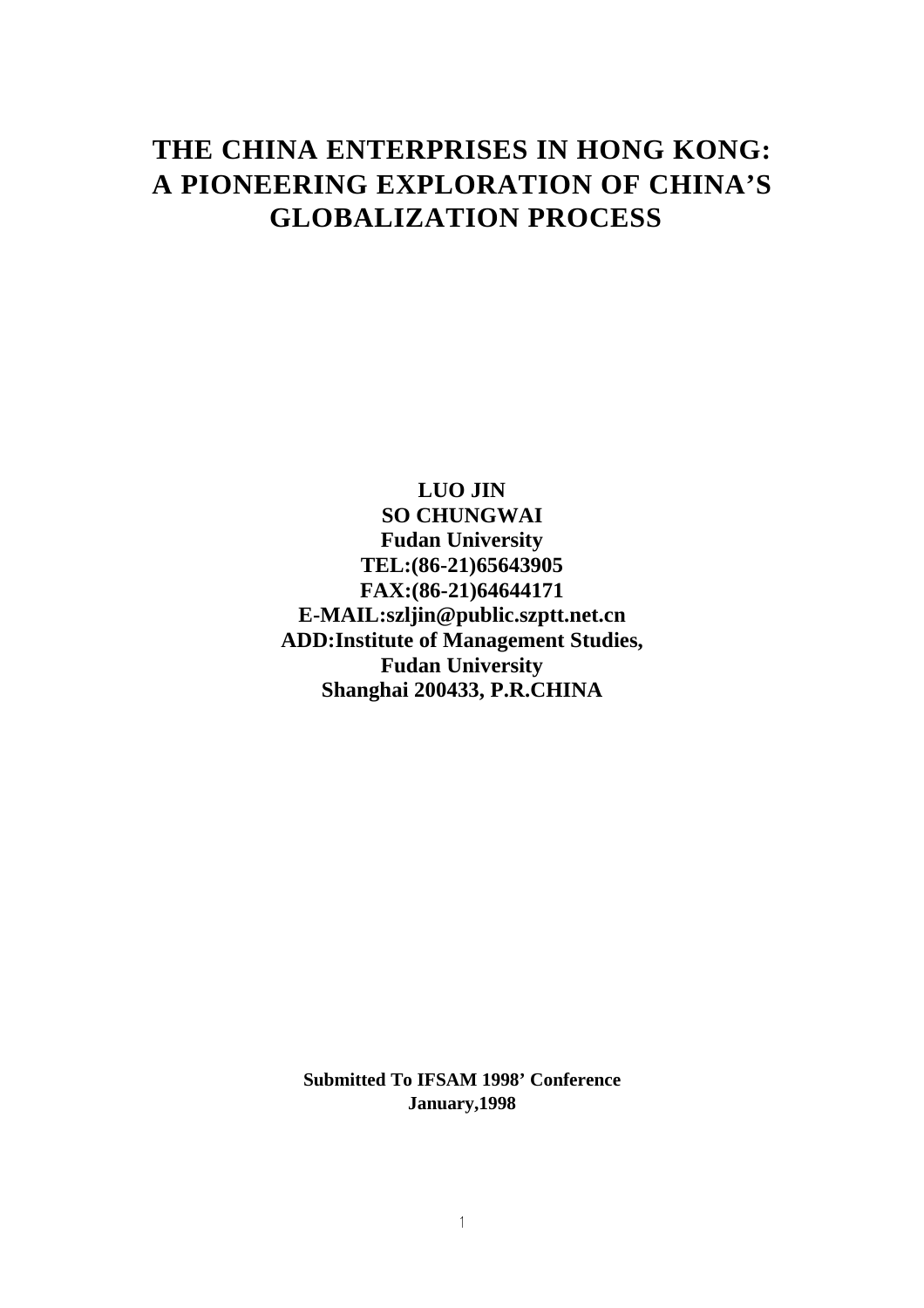## **THE CHINA ENTERPRISES IN HONG KONG: A PIONEERING EXPLORATION OF CHINA'S GLOBALIZATION PROCESS**

With global information technology shooting ahead and multinational corporations expanding increasingly, international mobility of merchandise and capitals has been accelerated. The South-North dialogue in politics and East-West amalgamation in culture promote globalization an inevitable tendency of modern economy development.

 The Financial Crisis in Southeastern Asia warned us that we cannot avoid and should not ignore the influence of globlization in our economic life, on the contrary,we should consider its impact from a global point of view. If we fail to do this or take a wrong countermeasure at a wrong time, our country may suffer from a catastrophic mistake, and our people may live in a difficult situation.

 As a developing country facing fierce competitions in the world, China has only one choice of improving its comprehensive power by establishing a good number of multinational corporations to catch up with the pace of economic development of our age, to stay poverty and backwardness away and to give a full play to the wisdom and intelligence of Chinese people. Out of historical reasons, however, we must face the fact that due to a large population and an unsubstantial base, China's globalization process will objectively take a considerably long time, and a pioneering exploration is necessary. This glorious task of historical significance is laid on the shoulder of the China Enterprises in Hong Kong.

The China Enterprises in Hong Kong, were registered and began to operate in Hong Kong at the end of the 70s and beginning of the 80s as pioneers in the campaign of reform and opening to the outside world. Serving as a bridge linking Hong Kong and the hinterland, and as windows of large-medium sized cities and Ministeries of the central government to the outside world. Generally, they are undertaking finance, trade, construction, manufacturing industries and so on.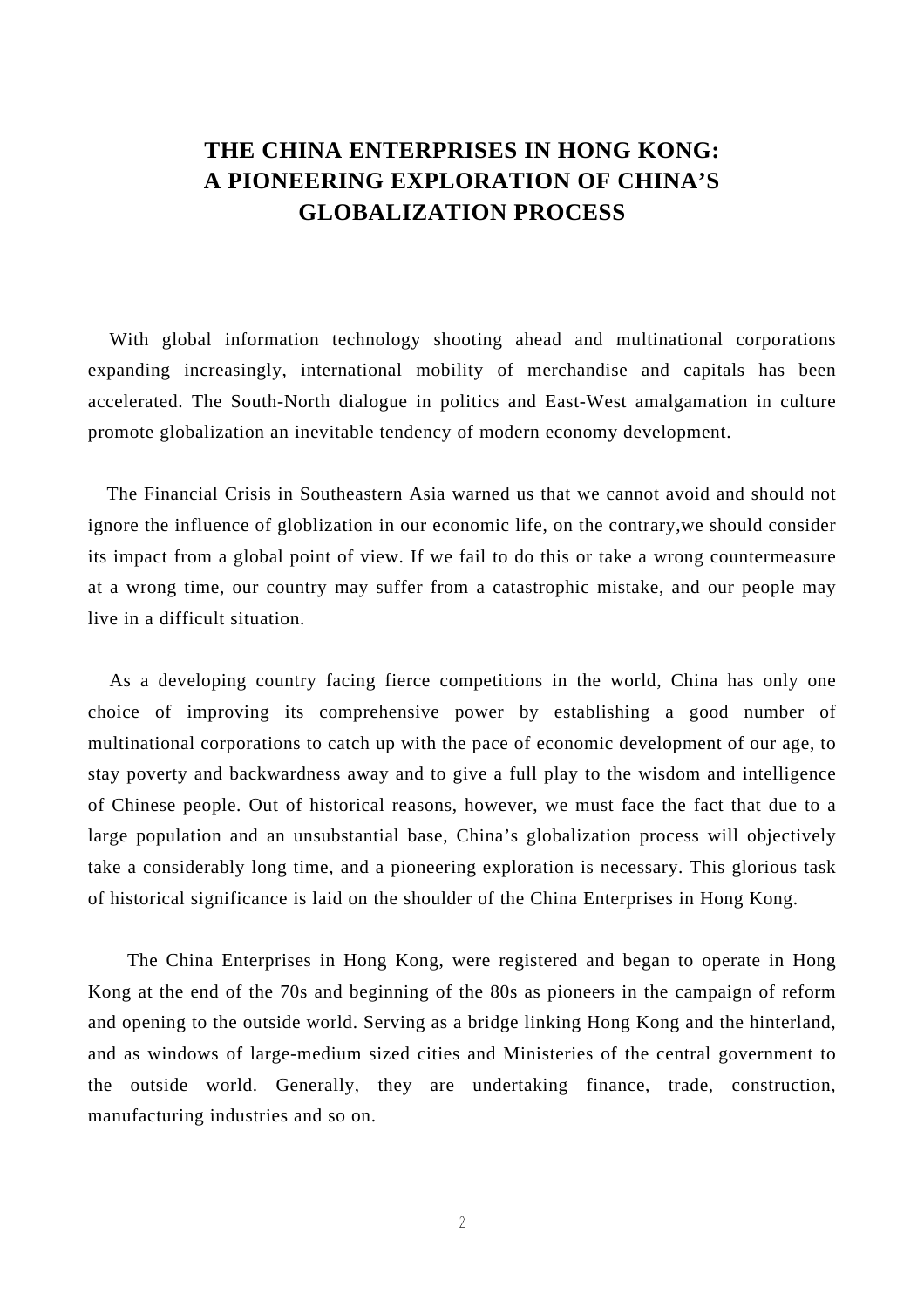### **FROM MACRO POINT OF VIEW, THE CHINA ENTERPRISES IN HONG KONG ARE FACING THREE CHANCES AFTER THE FINANCIAL CRISIS IN SOUTHEASTERN ASIA**

**Hong Kong has withheld the Financial Crisis in Southeastern Asia.** As it is known to all, Hong Kong has gone through the Financial Crisis in Southeastern Asia, it farther raises its image of "One Country, Two System" and "High Autonomy". Now Hong Kong's position as an international financial center has been solidified and improved. While many Asian currencies have been devalued in the Financial Crisis, RMB and HK dollar remain stable, which has earned international reputation for China and Hong Kong Special Administration Region, enhancing the enterprises' economic comunication with the outside world and strengthening the confidence of overseas investors.

**China is still keeping its rate of economic continuous growth**. China's high rate of economic growth offers increasing attraction of the foreign investment enterprises after the Financial Crisis in Southeastern Asia. According to the latest forecast of IMF, following last year's outstanding slowdown of GDP growth rate compared with the year before last in Thailand, Indonesia, Malaysia, Philippines and Korea, this year will see a further decrease by 3.5%, 4.2%, 1.2%, 1.2% and 3.5% at 0%, 2%, 3.8%, 3.8% and 2.5% in these countries respectively. In China, however, the growth rate of this year is estimated at 8%. So that is why the investors are prone to cast their vote of confidence to China and Hong Kong, which are conducive to the development of the China Enterprises in Hong Kong.

**The time for the overseas investment is ripe**. The large-margin decrease of assets prices in many Asian countries provide the China Enterprises in Hong Kong a low cost for overseas development. Just take a look at the visible fact that the quotation of stock market in these countries has been dropped by 2/3 or even more. In an effort to overcome the recession, these Asian countries have greatly loosened their restrictions on the introduction of foreign investment in the field of industry and trade. Thanks to the geographical and cultural background of Hong Kong, the China Enterprises in Hong Kong should catch the chance of high risk and high returns, carrying out its strategy of a low-cost peretration these countries.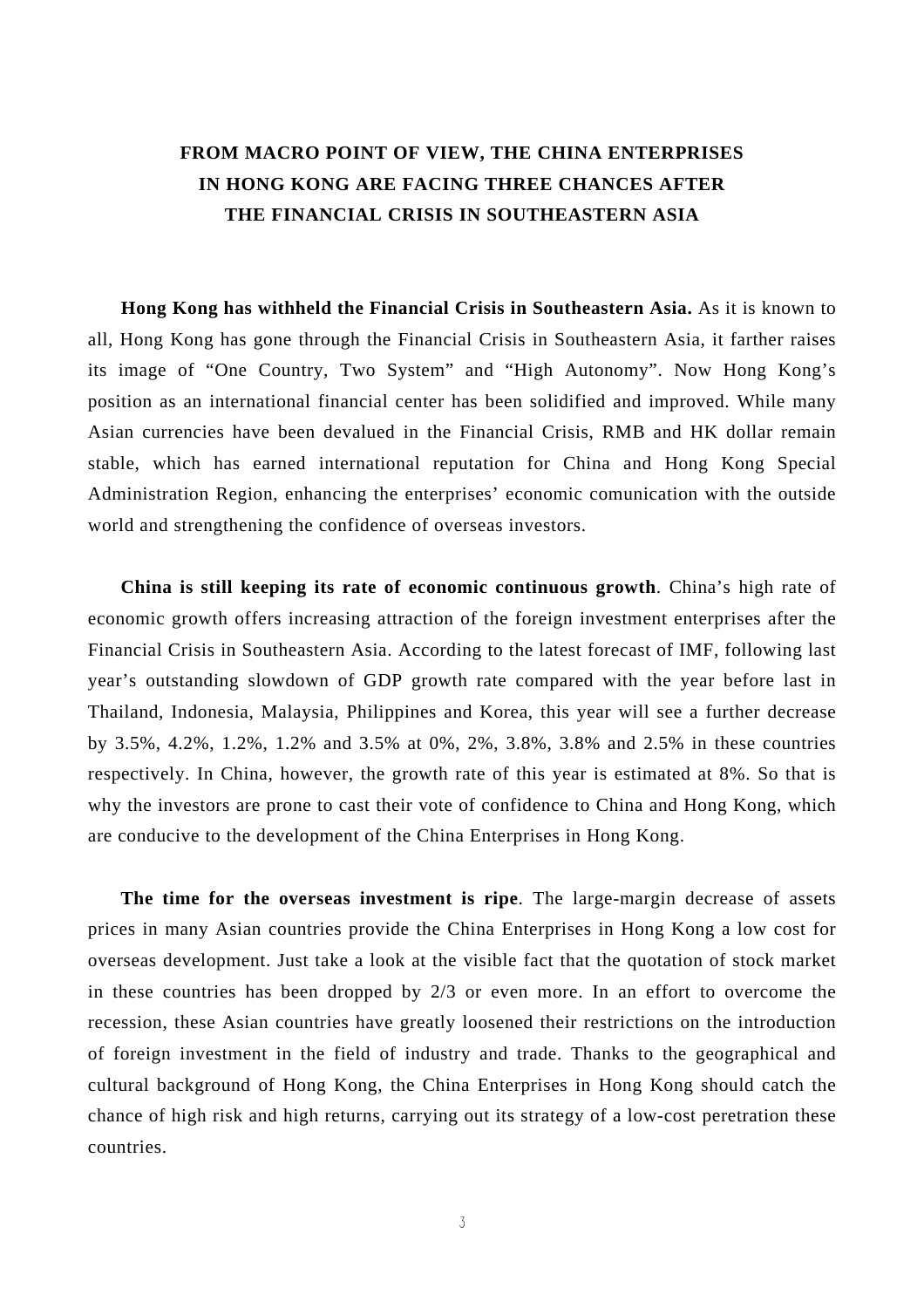#### **FROM MICRO POINT OF VIEW, THE CHINA ENTERPRISES IN HONG KONG ENJOY THREE DISTINCTIVE ADVANTAGES COMPARED WITH DOMESTIC ENTERPRISES**

**Advantage in concept .** As the China Enterprises have been developing in Hong Kong, they have been long divorced from the planned economy for a long time, and accustomed to competition in market economy with a concept of global operation and familiar with international practice.

**Advantage in talents.** The operation and practice in Hong Kong has been fostering numerous talents in technology and management that are geared to international business communication and operation.

 **Advantage in information.** The China Enterprises in Hong Kong are comparatively well informed in trend of international market with capability of providing sophisticated products and services which are the adapted to international financial practice. So they possess good knowledges and information of international market.

Therefore, taking the hinterland as a backup force, the China Enterprises in Hong Kong can get involved in the management of a great number of the state-owned enterprises at home through capital investment. The enterprises' experience, no mater good or bad, will provide an invaluable lesson for home enterprises, paving a way to reaching global integration together.

#### **HOW SHALL THE CHINA ENTERPRISES IN HONG KONG IMPLEMENT ITS STRATEGY OF GLOABLIZATION**

**Firstly, take inspiration from the traditional oriental culture**. According to the oriental philosophy of management, we shall analyze and solve a problem from an overall and systematic way. At first, we shall observe the global tendency and note the existence of structural business chance, and then analyze the inter-relationship between every section. In my opinion, if the Financial Crisis in Southeastern Asia is unavoidable, it is better to happen earlier than later – earlier breakout is favorable for benign adjustment of economic structure while later breakout may lead to disastrous loss in foam economy.